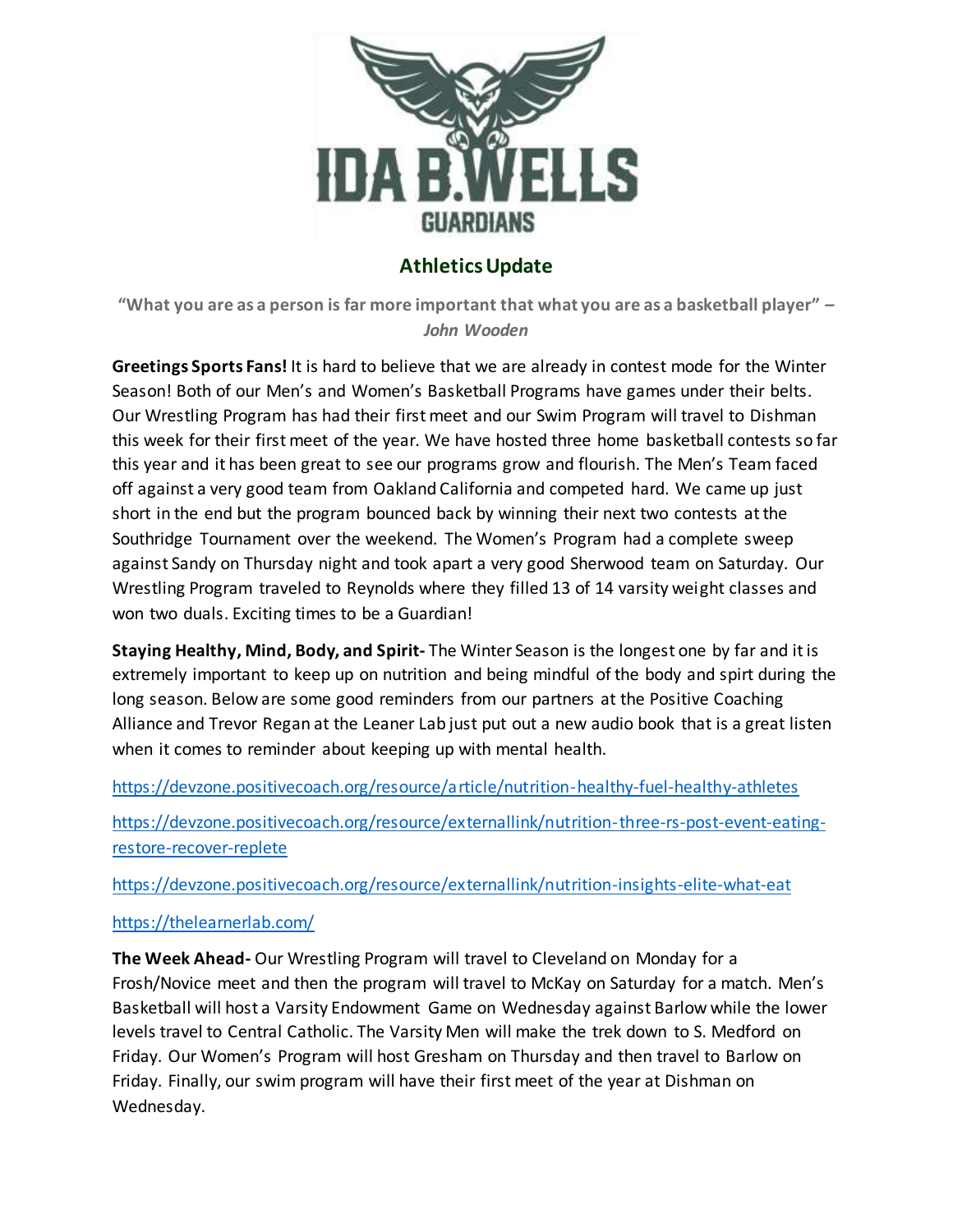**COVID Protocols-** First off, thank you for all of your cooperation as we navigate the COVID world we are still living in. I know it is extremely difficult to still navigate these challenging times. At every home contest in the PIL, we are still requesting to see proof of vaccination and/or a negative COVID test within the past 72 hours and all spectators still are required to wear a mask. This also applies to our students who wish to travel to another PIL school for a contest as well. Not all districts have the same policy so if and when we receive information when traveling to another school, our office will do the best we can to disseminate that information out to our community. Again, thanks for your flexibility.

**IBW Booster Club-** The athletics department would like to send a huge thank you to our Booster Club for all the great work they do providing for our school and community. If you would like to volunteer or become a member, please visit their website <https://www.ibwboosterclub.org/>

**Ida B. Wells Athletic Sponsorship-** If you are interested or know of anyone who is interested in becoming an Ida B. Wells Athletics Sponsor, please email me at [mnolan@pps.net](mailto:mnolan@pps.net) for more information. We like to promote all things local in our community. If you would like to make a donation to help support Ida B. Wells Athletics, please visit the following site<https://pps.schoolpay.com/pay/for/Athletic-Support/Sdbkbbq>

**Winter Season Preview-** Below are some insights from our Winter Coaches on the upcoming season. We will include Swimming in next week's update.

# **Men's Basketball-**

The Ida B Wells men's basketball program has gotten off to a good start this season. After losing a tough battle with Oakland HS, CA in our home opener 68-75, the Guardians have won two straight to go 2-1 so far this season. IBW ran past Sherwood, 70-55 and Southridge, 86-65 in the Southridge Tournament @ Southridge HS this past weekend.

The Guardians are a talented group of athletes who spend a tremendous amount of time in the gym working on their games. They are grinding each day in practice, striving for improvement. Our conditioning regiment has paid early season dividends. The Guardians are pushing the pace, averaging nearly 75 points per game.

The roster is balanced and experienced.

Seniors, Leo Sewell and Henri Perrin have both played varsity since their freshman year(s). Sewell has been a 4 year starter for IBW, while Henri played a major role at Lincoln HS before transferring to IBW this summer. Our 3<sup>rd</sup> senior, Leo Heffron, provides size off the bench and can knock down the 3 ball when called upon.

Juniors, Jonah Jones and Shuaib Dahir, provide size and considerable talent to the squad. The hyper athletic Jones is the leading returning rebounder in the state at the 6A level. Shuaib has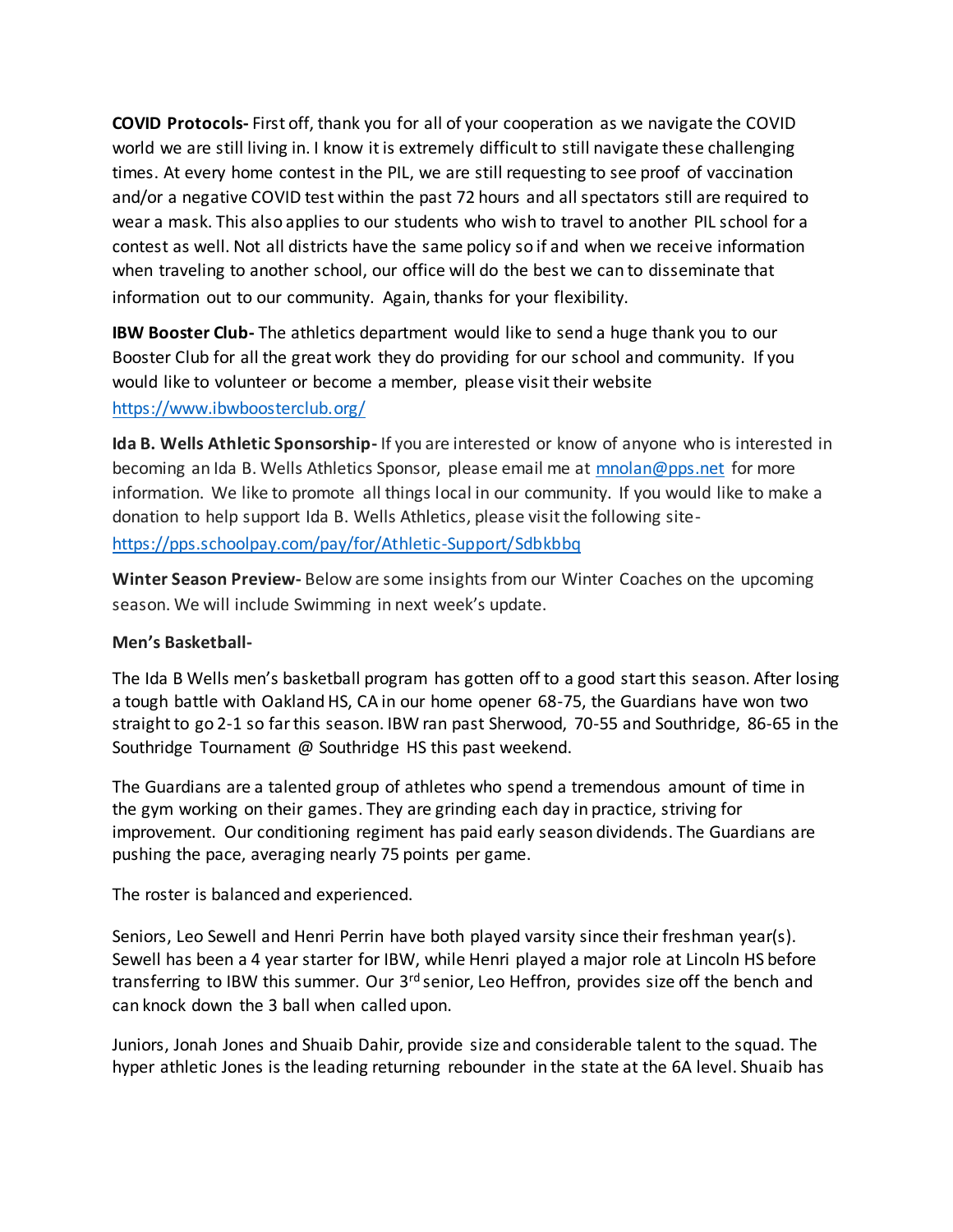developed into a tremendous offensive rebounder and can score in traffic around the hoop. Yassir Bajali is a junior JV swing player who will provide perimeter shooting off the bench.

Nick DiGiulio and Jacey Canalin are a couple of super sophomores and are among the best young guards in the state. Digiulio is a 3 point shooting machine while Canalin is lightning quick and tremendous at both ends of the floor. Lucas Devlin, along with fellow sophomores Jaden Igarta and Dontae Mathis, will swing between JV and varsity to start the season. Devlin, is a returning letterman and has given the varsity some valuable minutes already this season. Igarta and Mathis are both outstanding athletes and will be able to compete at the varsity level when needed.

Our Coaching staff is excited to have the opportunity to work with such a fine group of student athletes. Varsity Head Coach, Craig Cokley will once again rely heavily on his outstanding staff. Steve Lommen (Varsity Assistant), Jack Rubin (Head JV) and Nathan Livingston-Bullier (Head JV2) are some of the top assistant coaches around and will provide our players with a great resource for developing both their basketball and life skills.

The PIL will be as strong as it's been since 2017-18 when Grant( $1<sup>st</sup>$ ), Jefferson( $2<sup>nd</sup>$ ) and Lincoln( $3^{rd}$ ) dominated the 6A level. This season, however, we may see a changing of the guard at the top. Roosevelt, Grant, Cleveland and Benson should give perennial PIL stalwart, Jefferson, a run for their money. The Democrats lost several top players to transfer and will be looking to rebuild under a new head coach. Lincoln will have tremendous size and will cause problems for the league. McDaniel will be athletic and scrappy as usual. Franklin has a talented young nucleus and will compete very well this season. Coach Cokley's PIL Picks (Minus Ida B Wells)

- 1) Grant
- 2) Roosevelt
- 3) Cleveland
- 4) Benson
- 5) Lincoln
- 6) McDaniel
- 7) Jefferson
- 8) Franklin

The Guardians are playing one of the toughest schedules in the state. We are hoping to finish the season at or above .500. If we can do that, we should have a decent RPI ranking (between 15-20) that will get us into the playoffs. We feel like we can be a dangerous team in February. Our goal is to work hard every day and be at our best down the stretch.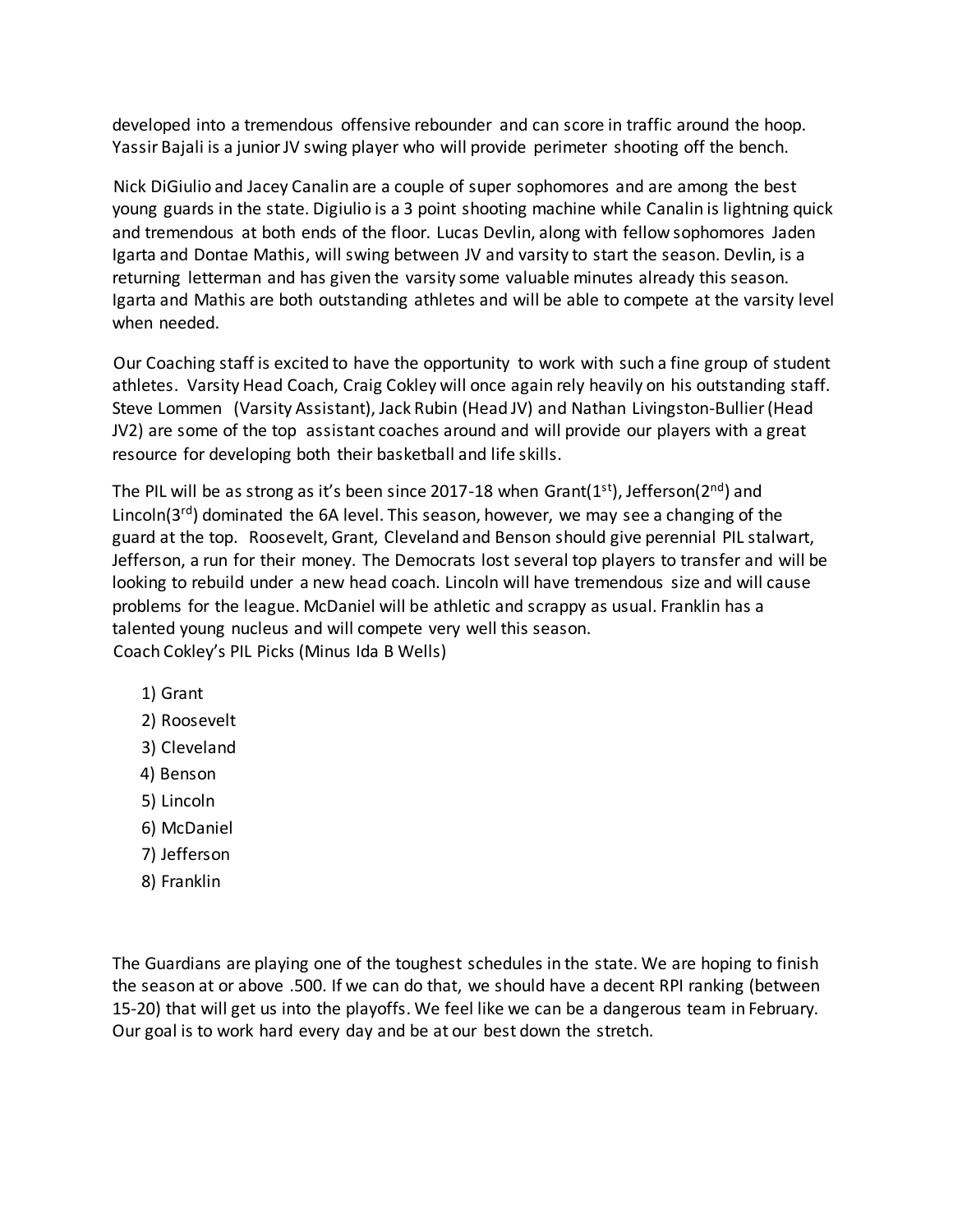We would like to thank Mike Nolan and Leanne Van Horn for everything they do to support our program. They are responsible for making Ida B Wells Athletics something we are all proud to be a part of.

Look forward to seeing everyone in the gym,

Coach Cokley

Go Guardians!

### **Wrestling-**

**Guardian Wrestlers** opened their season last Friday at Reynolds HS posting dual meet wins over Corvallis HS and Franklin HS and dropping a close match to Tualatin HS. Freshmen **Daniel James** and **Oscar Doces** "opened some eyes" with impressive varsity wins and pins in their first ever HS wrestling matches. Newcomers - just sophomores - **Shankara Carson** and **Rowen Pierce** did not back down from varsity competition. "Shank" recorded his first varsity "victory-by-fall" just 3 weeks after deciding to try wrestling! Sophomores **Andrew Brown** and **Bowie Altland** stepped right into the lineup and battled with the strongest opponents from all schools. Veteran wrestlers **Noah Nelson, George Ramsey, Austin Bader, Aweis Mohamed, and Abdul Tayba** contributed with wins, grind-out decisions, and good leadership. Juniors **Gus Johnson, Andrew Webb, and Lucas Barrera** competed well, posting pins for the team. Wells Wrestling coaches Tony Petraglia, Lance Johnson, and Dave Bisers see great things for this team. This season, we are really focused on building numbers. We were in a great place before COVID hit and are almost in a rebuild phase right now. However, we have some great returning wrestlers and so far a huge chunk of underclassmen. One of our biggest pushes in the early season so far has been to build our women's program, which is now in the double digits. In terms of performance, a top 3 place at the district meet and 8 state qualifiers is what we are shooting for. Gus Johnson, Noah Nelson, and George Ramsey are our top returning wrestlers and state qualifiers. In addition, we have a handful of other strong, successful veterans coming back and looking to make some noise. Aweis Mohamed is an incoming senior whose older brothers Abdul and Abu were major contributors in the past. We also have some great incoming freshman including Oscar Doces and Daniel James. We are really excited about the size of our team, the number of female wrestlers we have out, and our chances at turning a lot of heads this year. We are talented, athletic, and are going to surprise a lot of other teams. Wells Wrestling is skyrocketing this 2021-2022 season: Participation is high, team morale is high, and our own Ida B Wells Girls Wrestling Team has surpassed double digit numbers for the first time!

# **Women's Basketball-**

The 20 21–2022 Ida B Wells Barnett high school girls basketball team has a chance to have a very good year. We have five seniors who have been playing together since the eighth grade. Point guard Charlotte Richman, a recent West Point commit leads the way with Daphne Reid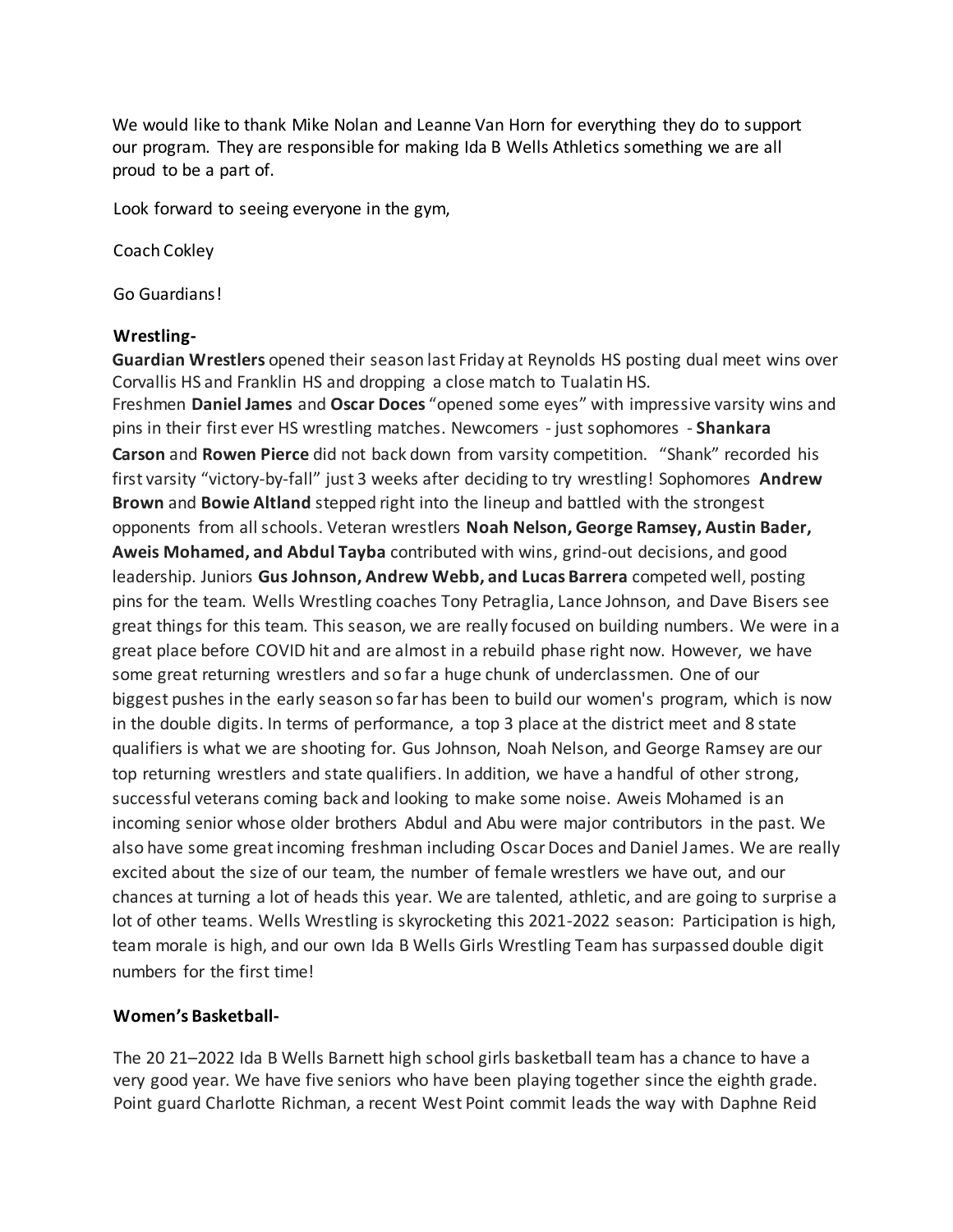and Mia Fowler on the wings. Eve Hart and Eliza DiGiulio are a dynamic duo at the four and five.

Young players coming up in the program will provide depth and give this team an opportunity to play deep into the postseason.

As a group, they shoot the basketball incredibly well and are very unselfish in the way they play at the offensive the end of the floor. Defensively, this is the best team we have had in several years. Athleticism and basketball IQ will allow this team to defend at a very high level.

We are looking forward to a great season!

# **Sunday Tid-Bits-My actions are rooted in peace, wrapped in love and expressed with excellence.**

"Life is so short that you can't waste even a day subscribing to what someone thinks you can do versus what you know you can do."

**― Virgil Abloh,** *Visionary Designer*

# **I. The Unforgettable Truths**

11 unforgettable truths 2021 taught me:

- 1. Your healing comes first.
- 2. Boundaries will nourish you.
- 3. Being busy is not glamorous.
- 4. Heavy emotions are temporary.
- 5. Say yes only when it feels right.
- 6. Self-awareness helps you react less.
- 7. Build with emotionally mature people.
- 8. Embracing change lifts up your peace.
- 9. Saying no supports your mental health.
- 10. Healing yourself helps heal your connections.
- 11. You lose yourself by trying to please everyone.

*Source: Yung Pueblo, NYT Bestselling Author*

# **II. Leveling Up Our Relationships**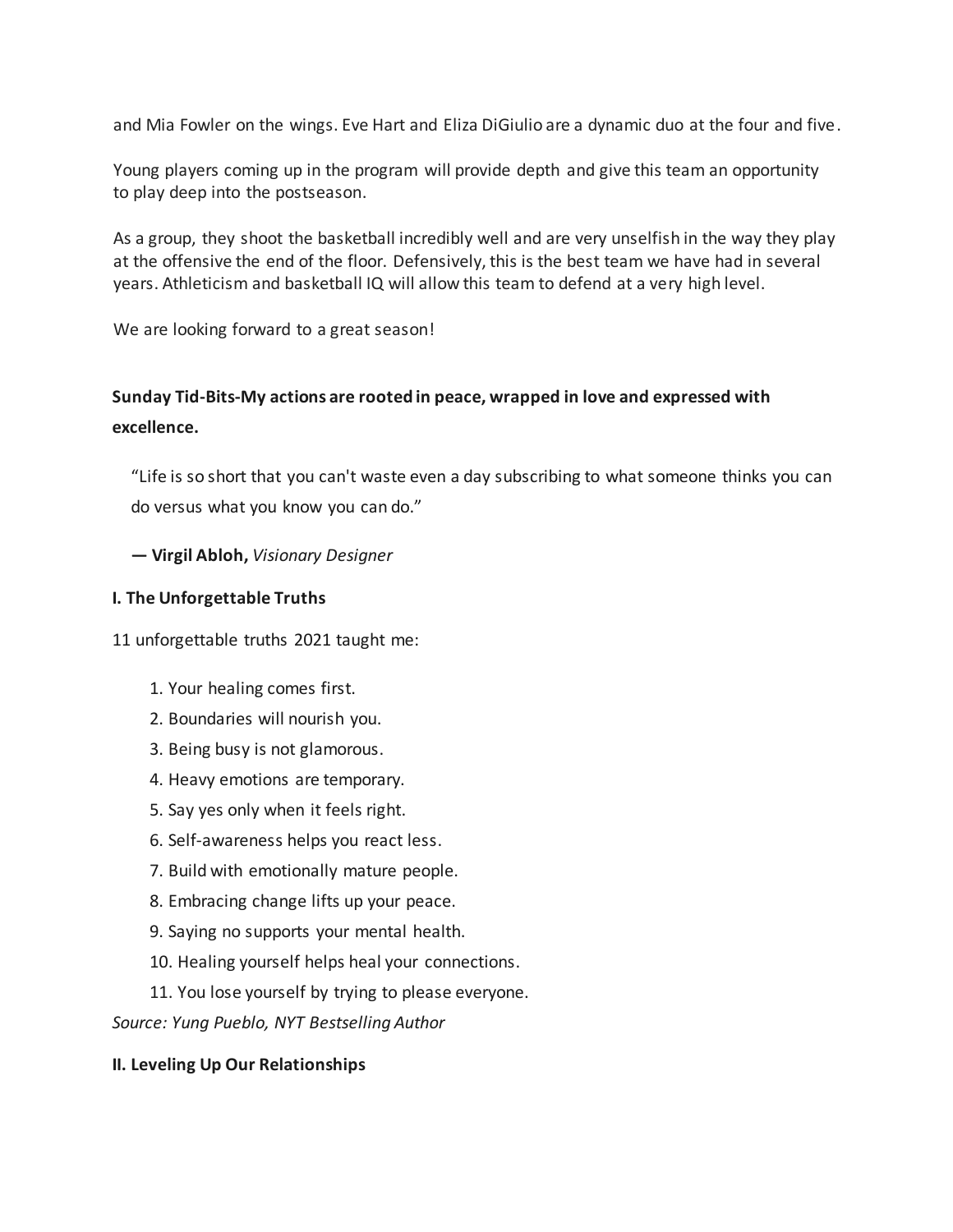Look forward to what is manifesting into your life at this very moment. Each day is a unique opportunity to evolve and level up our relationships with:

- Ourselves & Truth
- Our Values & Beliefs
- Books & Knowledge
- Self-Care & Others

Let's step into the next level of our destiny by stepping more into embracing our story and journey.

# **III. The Power of Our Words**

Some compliments resonate differently:

- "You inspire me."
- "I appreciate you."
- "I'm proud of you."
- "I enjoy your energy."
- "You make me feel safe."
- "You have a beautiful mind."
- "You're a kind and loving soul."
- "I love how passionate you are."

"I've learned that people will forget what you said, people will forget what you did, but people will never forget how you made them feel." **― Dr. Maya Angelou**

*Source: Vex King, Healing Is the New High*

# **Question**

What are you willing to let go of in 2022 to promote you to a higher level of self-discovery and healing?

# **IV. This Week I Will**

- 1. Be kind to myself.
- 2. Spread positivity.
- 3. Reflect in stillness.
- 4. Focus on what I can control.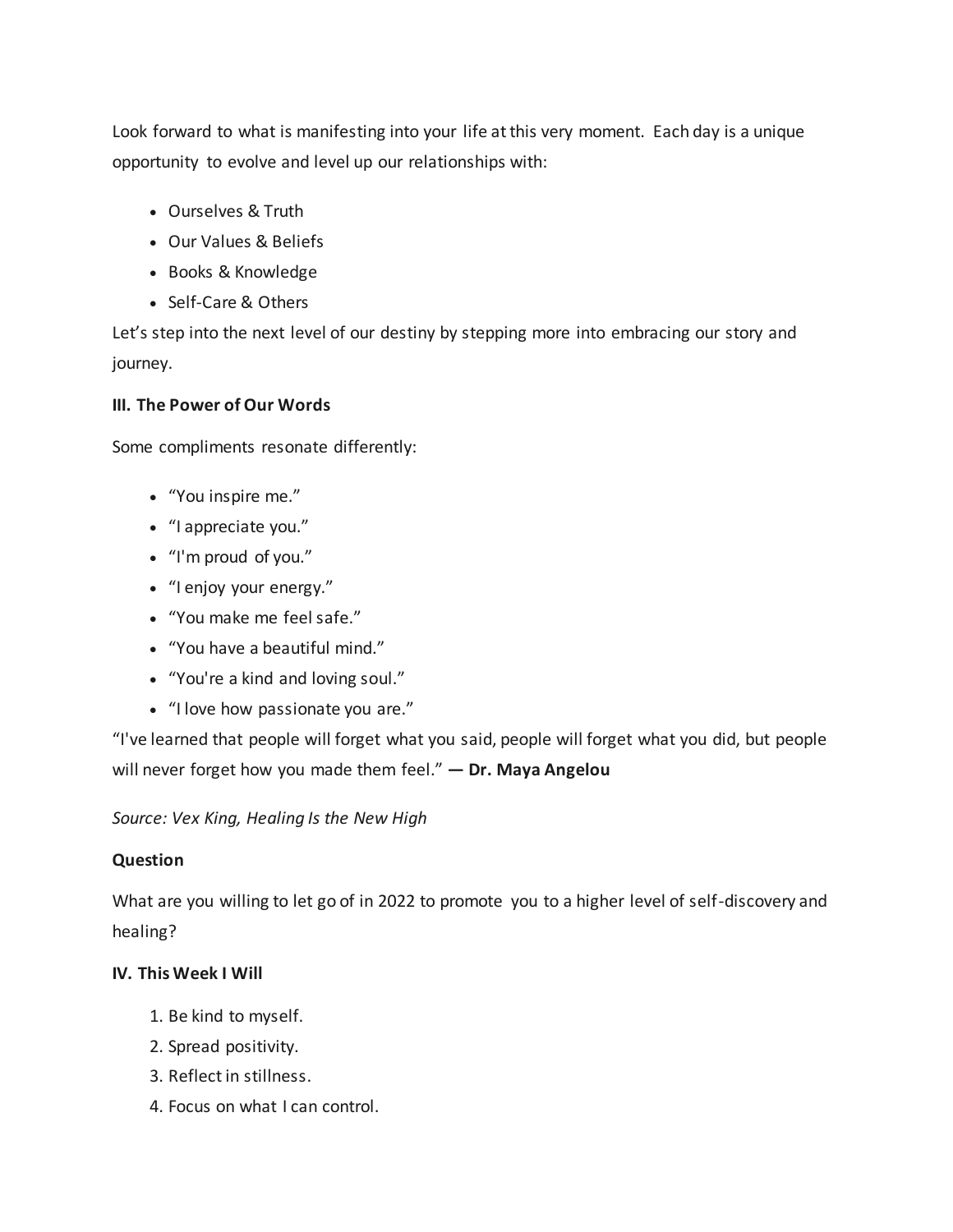5. Step away from drama and gossip.

#### **The Last Words…**

"You are allowed to not have it all figured out. The journey isn't always easy, and the path ahead isn't always clear. But settling for less is not your destiny. Everything you want is available to you, without exception. Remember who you are. Remember what you're capable of. You are here to live a life that is a shining reflection of your radiance. Nothing less."

#### **― Jamila Reddy,** *Transformational Coach*

"We desperately need more leaders who are committed to courageous, wholehearted leadership and who are self-aware enough to lead from their hearts, rather than unevolved leaders who lead from hurt and fear."

#### **― Brené Brown,** *Leading From Hurt Versus Leading From Heart*

"A good teacher does not teach facts, he or she teaches enthusiasm, open-mindedness and values."

#### **― Gian-Carlo Rota,** Indiscrete Thoughts

"The safest and most loving people to be around are the ones who can pull themselves out of their perspective so that they can see things from different angles outside of their own. One way to think of love is the ability to engage with a multiplicity of perspectives. Being able to see more views than just your own is a sign that compassion is present and active in your mind. This elevated form of love is a skill that requires cultivation. It takes a certain amount of inner-security and bravery to let down the shield of your view and take a look at the bigger picture, even if that means you are no longer the center of it. Doing a macro assessment of a situation, that includes an attempt on your part to put yourself in the shoes of the different people who are involved, can help you better assess what is happening and contribute skillful actions that support harmony instead of divisiveness and friction."

― **Yung Pueblo,** *Down Moments & Seeing More*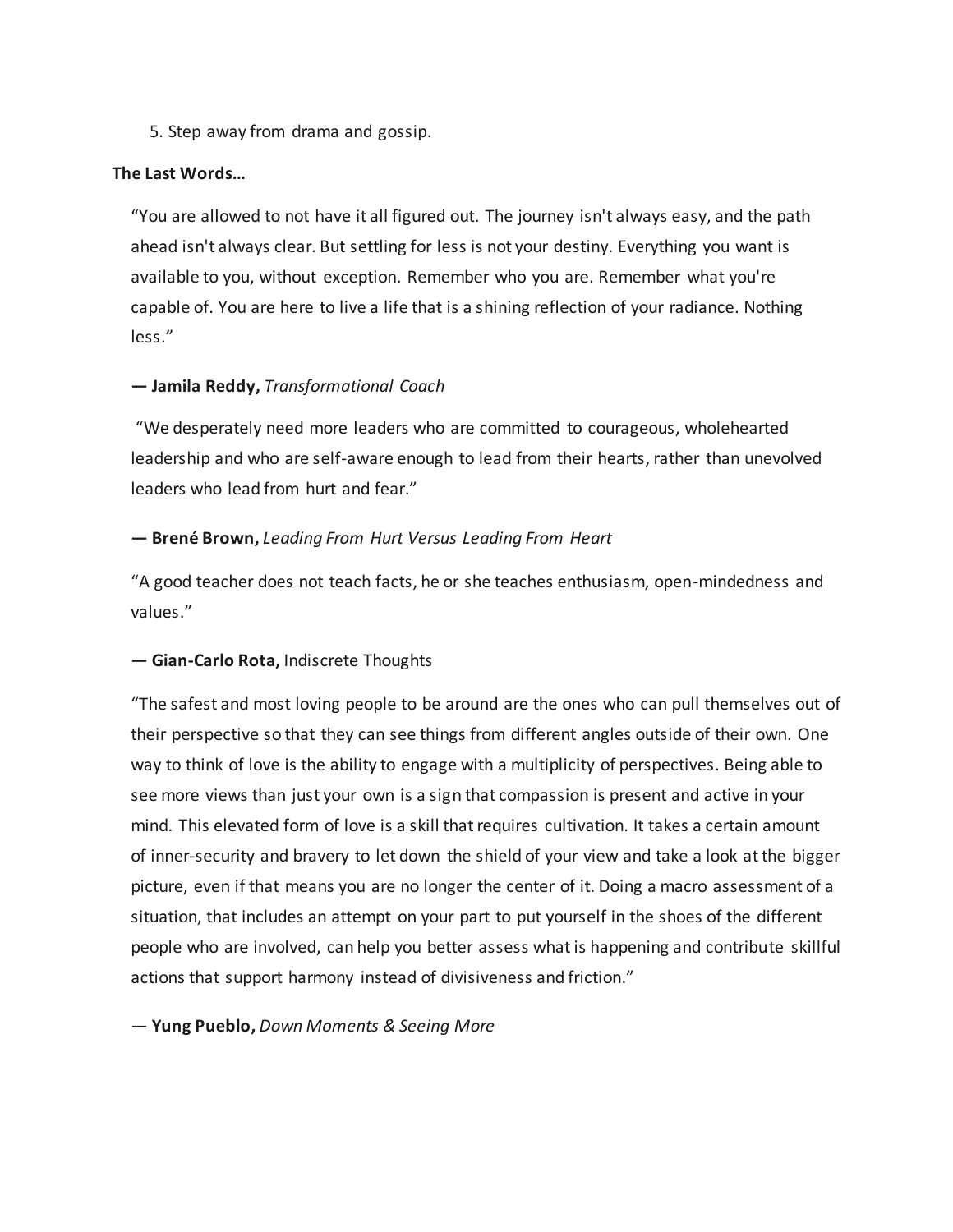#### **Ida B Wells Athletic Schedule**

Week of December 6 - December 11 **\*Schedules subject to change**

#### **Monday, December 6**

**Wrestling** Frosh/Novice @ Cleveland HS, 6:00pm **Bus Departs 3:45pm**

#### **Tuesday, December 7 No Contests**

#### **Wednesday, December 8**

**Basketball - Men** Varsity vs. Barlow, IBW Gym, 7:00pm JV @ Central Catholic, 4:30pm, **Early Release 3:15pm, Bus Departs 3:30pm** FR @ Central Catholic, 6:00pm, **Bus Departs 5:00pm**

#### **Swimming**

vs Roosevelt and Cleveland @ Dishman Community Center, 6:30pm **Bus Departs 4:30pm**

#### **Thursday, December 9**

**Basketball - Women** vs. Gresham, IBW Gym JV2, 4:00pm, **Early Release 3:15pm** JV 5:30pm Varsity 7:00pm

#### **Friday, December 10**

**Basketball - Men** Varsity @ South Medford, 6:00pm **Early Release 10:45am, Bus Departs 11:00am**

#### **Basketball - Women**

@Newberg JV2/JV, 5:45pm**, Bus Departs 4:30pm** Varsity, 7:15pm**, Bus Departs 5:45pm**